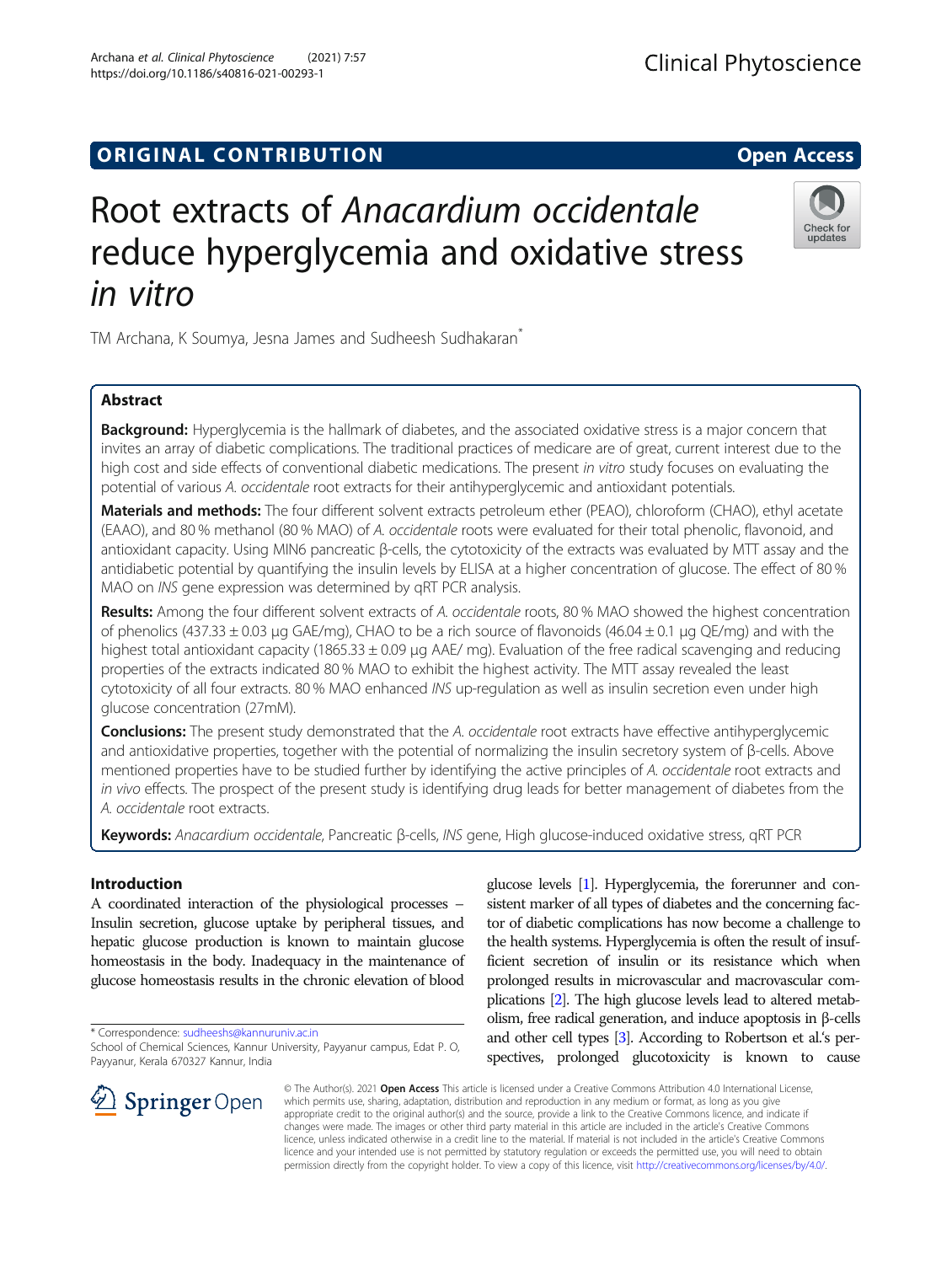decreased insulin gene expression. A major factor being the deficiency of PDX-1(Pancreas Duodenum Homeobox-1), an important transcription factor for the insulin promoter in glucotoxic β-cells. INS gene, almost exclusively expressed in β-cells of the pancreas is known to maintain the glucose homeostasis in the body and its defect results in impaired βcell insulin secretory machinery ending up in diabetes mellitus [\[1\]](#page-7-0).

The supraphysiological glucose level contributes to the generation of reactive oxygen species via autooxidation of glucose, via hexosamine metabolism, or oxidative phosphorylation during anaerobic glycolysis creating oxidative stress. A critical increase in the intraislet peroxide levels was observed during hyperglycemia, resulting in the deterioration of islet cells [[4](#page-7-0)]. A weak manifestation of antioxidative enzymes in the pancreatic cells makes them more susceptible to oxidative stress. Thus, exogenous supplementation of antioxidants could protect the islet cells from the deteriorative effects of excess glucose levels [\[1](#page-7-0)]. Oxidative stress in the cells is well handled by antioxidants. The use of natural antioxidants from spices and herbs against oxidative stress has gained much attention over synthetic antioxidants due to the carcinogenic properties reported on synthetic antioxidants [\[5\]](#page-7-0). Studies have proven that many plant-derived compounds especially polyphenols like phenols and flavonoids are known to scavenge ROS and prevent lipid peroxidation [\[6](#page-7-0)].

Though many medications like sulfonylureas, biguanides, and incretins are used to curb diabetes, their bigbudget and side effects demanded the search for safer and cost-effective drugs [\[7](#page-7-0)]. Phytotherapy has been widely used to treat various ailments for thousands of years. Phytotherapy includes combination drugs comprising several different active compounds from plants. The traditional practice of curing disease though exhibited appreciated pharmacodynamics, the unrevealed scientific validation forms the concerning factor for promoting the use of traditional medicines [\[8](#page-7-0)].

Anacardium occidentale (cashew tree) is a member of the Anacardiaceae family. It is grown widely in tropical countries like Malaysia, India, Brazil, and Senegal. It is used as a folk remedy for treating diabetes mellitus by traditional practitioners of South Cameroon and other tropical countries [\[9](#page-7-0)]. The Anacardium plants are gaining much importance due to their nutritional and wide biological activities. Anacardium occidentale is considered to be versatile as every part of the tree produces resources and products. Its leaf, bark, root, and nutshell oil are used for medicinal purposes [[10\]](#page-7-0). Literature supports the anti-hypoglycemic, anti-ulcerogenic, and acute toxicity effects of hydroethanolic leaf extracts of A. occiden-tale [\[11](#page-7-0)] and the analgesic and anti-inflammatory activity of cashew gum extract  $[12]$  $[12]$ . The bark of A.

occidentale was known to be an antihyperglycemic agent as well as a detoxifier of snake-bites in Ayurveda [\[13](#page-7-0)]. Also, root infusion of A. occidentale was reported to be a notable purgative [[14\]](#page-7-0). Literature also supports the crude methanolic extract of A. occidentale to be effective against postprandial hyperglycemia as it exhibited αamylase enzyme inhibition around 26.39 % [[15\]](#page-7-0). In vivo studies on the antihyperglycemic and antioxidative properties of A. occidentale leaves, stem bark has been reported, but not the effect of its root on diabetic parameters [\[16,](#page-7-0) [17\]](#page-8-0). Though the literature reports wide pharmacological activities of the plant, there are no such reports on the effect of roots of A. occidentale on the INS gene and insulin secretion. and hence, A. occidentale to be our plant of interest.

In this context, we have focused on providing a shred of scientific evidence for the use of this traditional medicine on diabetic parameters. The present study aims at investigating the antidiabetic potential of Anacardium occidentale root extracts to simultaneously attend the hyperglycemia and oxidative stress, normalizing the insulin secretory machinery of β-cells.

### Materials and methodology

## Chemicals

The chemicals used for the study- Folin- Ciocalteu's reagent, sodium carbonate, aluminium chloride, potassium acetate, sodium phosphate, sulphuric acid, ammonium molybdate, potassium ferricyanide, trichloroacetic acid, ferric chloride, and solvents - petroleum ether, chloroform, ethyl acetate, and methanol were purchased from Merck, India Ltd., and the Biochemicals –Gallic acid, Quercetin, Ascorbic acid, DPPH (2, 2-diphenyl-1-picrylhydrazil) (Sigma Aldrich, Germany), DMEM (Dulbecco's Modified Eagle's Medium), and MTT (3, 4, 5-dimethylthiazol-2'-yl)-2, 5-diphenyltetrazolium bromide) from Sigma Aldrich, India.

## Plant Material and Extraction

The roots of Anacardium occidentale were used as plant material. The samples were collected from local areas of the Kannur district, Kerala. The plant material was identified and authenticated by Dr. Sujanapal P., Senior Scientist, Department of Silviculture, Sustainable Forest Management Division, Kerala Forest Research Institute, Thrissur, Kerala, India, and the voucher specimen was deposited (Acc. No. 18017). The freshly collected plant material was chopped, shade dried, and ground to an optimal coarse powder. The powder was subjected to soxhlet extraction with solvents in their increasing polarity– petroleum ether, chloroform, ethyl acetate, and 80 % methanol. The extracts were then evaporated to vacuum dryness and preserved in a desiccator for further use [[18\]](#page-8-0).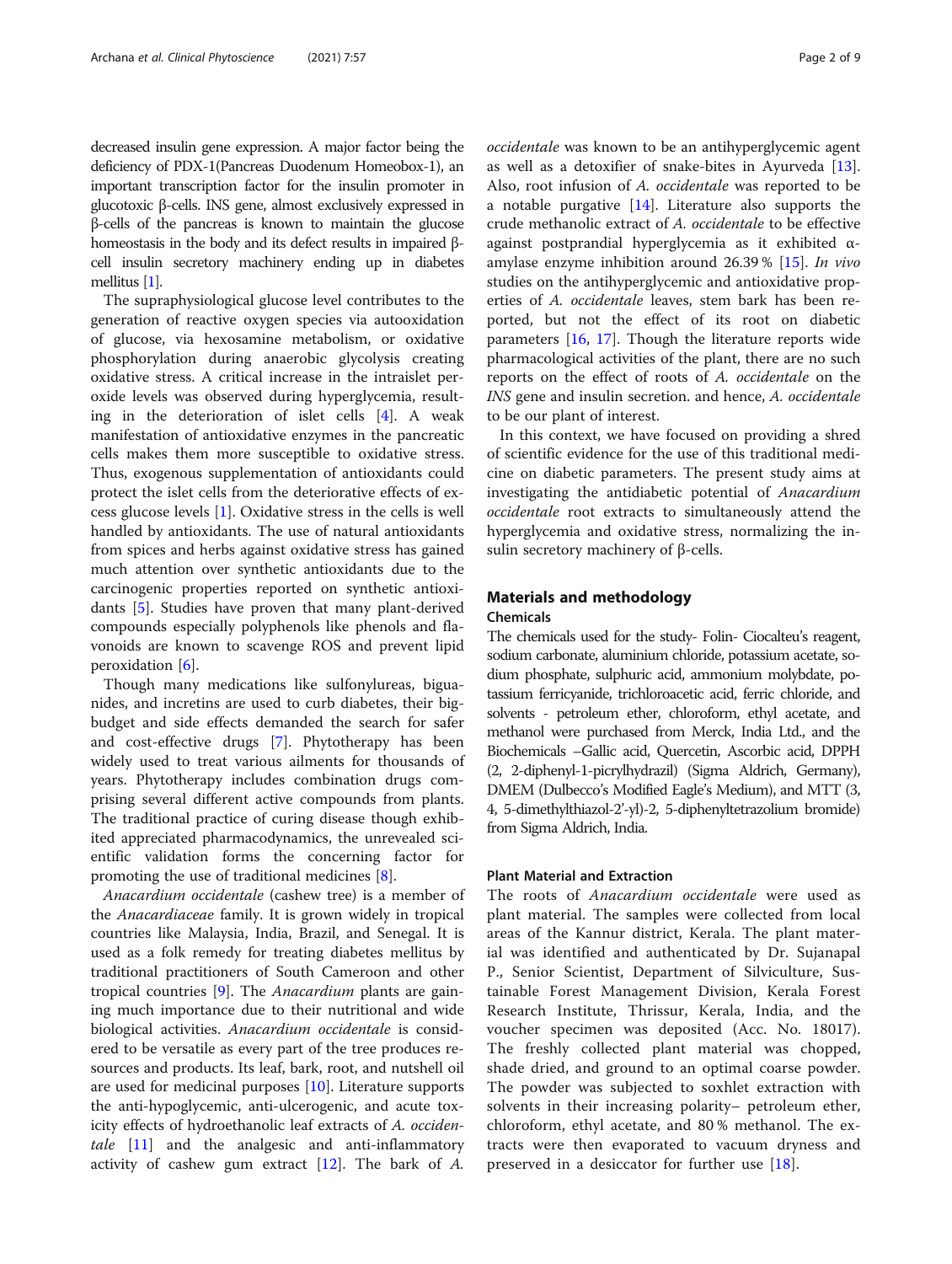## Determination of Total Phenolic Content

The total phenolics content in the four different solvent extracts of A. occidentale (PEAO, CHAO, EAAO, and 80 % MAO) was determined as per the procedure by Islam et al., A calibration curve was constructed using gallic acid as standard and the total phenolic content of the extract was determined spectrophotometrically (Shimadzu UV-1700 UV-Visible Spectrophotometer, Japan) with the Folin- Ciocalteu's reagent (FCR) and expressed as µg of Gallic Acid Equivalents/mg sample [[19\]](#page-8-0).

#### Determination of Total Flavonoid Content

Total flavonoids were estimated quantitatively by Aluminium Chloride Method [[20\]](#page-8-0). Quercetin was used as the standard to make the calibration curve. Measurements were done in triplicates and the total flavonoid content of the extract was expressed as µg of Quercetin Equivalents/mg sample.

#### Determination of Total Antioxidant

The total antioxidant capacity of the four different solvent extracts of A. occidentale (PEAO, CHAO, EAAO, and 80 % MAO) was quantitatively determined spectroscopically (Shimadzu UV-1700 UV-Visible Spectrophotometer, Japan) through the formation of phosphomolybdenum complex. Total antioxidant capacity was calculated by the method de-scribed by Islam et al., [[19\]](#page-8-0). From the ascorbic acid standard curve, the antioxidant capacity of samples of unknown composition was expressed as equivalents of ascorbic acid in µg per mg of the extract.

## Evaluation of Free radical scavenging activity (DPPH assay)

The antioxidant activity of four different solvent extracts of A. occidentale (PEAO, CHAO, EAAO, and 80 % MAO) was evaluated using the 2, 2-diphenyl-1-picrylhydrazil (DPPH) radical scavenging method [[21\]](#page-8-0). Ascorbic acid was used as standard. Every concentration was done in triplicate. The decrease in absorption of DPPH solution is calculated by the equation:

$$
Inhibition (%) = \frac{Abs (control) - Abs (extract)}{Abs (control) \times 100}
$$

#### Reducing Power Assay

The reducing power of the samples was determined as described by Oyaizu M [[22\]](#page-8-0). This method is based on the principle that an increase in the absorbance of the reaction mixtures indicates an increase in antioxidant activity. The absorbance of the samples was measured at 700 nm against a blank using UV-Visible Spectrophotometer (Shimadzu UV-1700 UV-Visible Spectrophotometer, Japan)[\[23](#page-8-0)].

#### Cell Culture Experiments

MIN6 Cell lines were purchased from NCCS, Pune, India, and maintained in  $25 \text{ cm}^2$  tissue culture flasks with Dulbecco's Modified Eagle's Medium (DMEM) supplemented with L-glutamine, 10 % FBS, Sodium bicarbonate, Penicillin (100U/mL), Streptomycin (100 µg/mL) and Amphotericin B  $(2.5 \mu g/mL)$ . The culture flasks were incubated at 37°C in a humidified 5%  $CO<sub>2</sub>$  incubator (NBS Eppendorf, Germany). The cells were subcultured by trypsinization and maintained in DMEM. The experiments were performed twice in triplicates.

#### In vitro Cytotoxicity Assay

The cytotoxicity of the four different solvent extracts of A. occidentale (PEAO, CHAO, EAAO, and 80 % MAO) was evaluated by MTT Assay (3, 4, 5-dimethylthiazol-2' yl)-2, 5-diphenyltetrazolium bromide) in MIN6 pancreatic cells [\[24](#page-8-0)]. All absorbance values were corrected against blank wells which contained growth media alone. For each test concentration, the mean absorbance of the triplicated wells was calculated. Mean absorbance of the cells grown in the absence of test compound was taken as 100 % cell survival.

Percentage cell viability was calculated by using the following formula,

% Cell viability = 
$$
\frac{Absorbance \text{ of sample x100}}{Absorbance \text{ of control}}
$$

## β-Cell assay

MIN6 cell lines maintained in DMEM were trypsinized from the plate, splitted, and replated to maxisorb 6 well plates. The confluent cells were incubated with Krebs Ringers Buffer for 1 h and then washed cells twice with KRB. An aliquot of second wash (with KRB) is saved for baseline insulin measurement. The cells were then incubated for 1 h with KRB (negative control), 50µM Glibenclamide (positive control), 0.1 % DMSO (vehicle control), the non-cytotoxic range of concentration of the four extracts as per the MTT assay in the presence (27mM), and absence of glucose. The insulin levels of the treated solutions were quantified by Indirect ELISA [\[25](#page-8-0)].

#### RNA Isolation and Real-Time PCR Analysis

The cells were lysed and the total cellular RNA was isolated using Qiazol reagent (Qiagen, Germany). The RNA was then treated with chloroform, centrifuged (13,000 rpm for 15 minutes at  $4^{\circ}$  C), and finally precipitated with isopropyl alcohol. The quantitative yield of RNA was determined by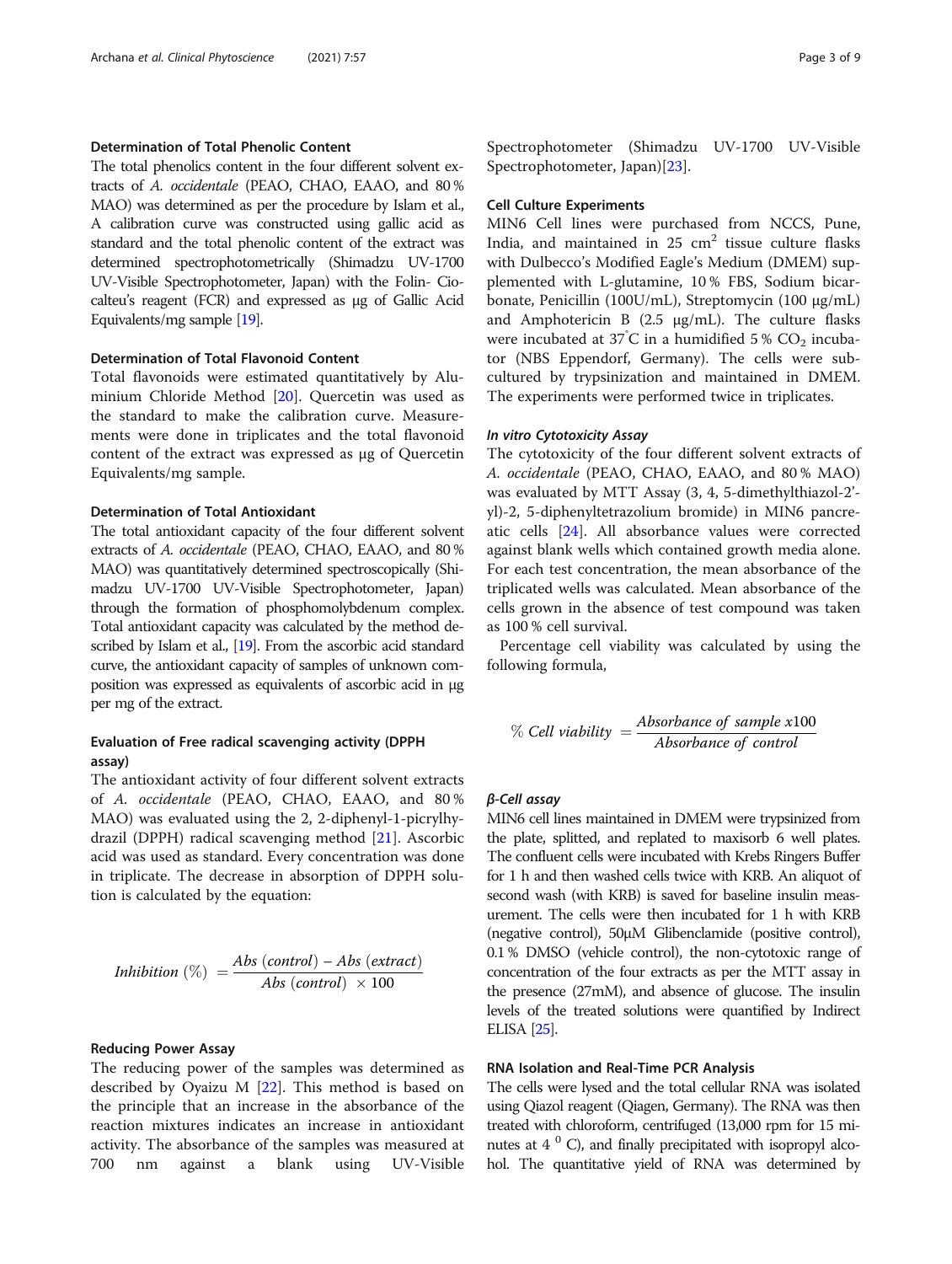Qubit®.4.0 Fluorometer. The primer used for INS was F- 5' GCCCTTAGTGACCAGCTATAATC3'and R-5' GGACCA CAAAGATGCTCTTTG 3' and F-5'CATCCGTAAAGACC TCTATGCC3' and R-5' GACTCATCGTACTCCTGCTT G3' for β-actin. cDNA synthesis was done using Thermo Scientific RevertAid First Strand cDNA Synthesis Kit followed by real-time PCR measurements of INS and β-actin with CFX Connect Real-Time PCR Detection System (Biorad, Japan) with reaction volume − 6µL, containing 2X Real-Time PCR smart mix- 3µL, Forward primer + Reverse primer-0.5µL, Template cDNA − 1µL and nuclease-free water − 1.5µL. The cycling conditions were Polymerase activation: 95 °C for 10 min, Denaturation: 95 °C for 15 s, and Annealing/extension: 60 °C for 1 min and the reaction was repeated to 40 cycles [[26\]](#page-8-0).

#### Statistical Analysis

Statistical analyses were performed using GraphPad Instat (version 3.05) software. All the results are expressed in mean ± SD for triplicate determinations and the data were analyzed by one-way analysis of variance (ANOVA) followed by Dunnett's post-test. The concentration needed for 50% inhibition  $(IC_{50})$  was estimated graphically by linear regression analysis.

#### Results and discussion

## Extraction Yield of four different solvent extracts of Anacardium occidentale roots

No single solvent is reliable for the extraction of the whole phytoconstituents from a plant. Sequential extraction with solvents of increasing polarity (nonpolar to polar) was selected for the study. This ensures the extraction and separation of a wide range of phytoconstituents from plant materials. Solvent polarity significantly reflects the extract yield and pharmacological properties of the plant material [\[18](#page-8-0)]. The extract yield from different fractions was calculated by using the equation:

Percentage extract yield 
$$
(w/w) = \frac{Dry extract weight \times 100}{Dry starting material weight}
$$

The percentage extract yield from all eight samples is given in Table [1.](#page-4-0)

## Amount of total phenolic and flavonoid content in the four different solvent extracts of A. occidentale

The total phenolic content and total flavonoid content of the four different solvent extracts of A. occidentale roots (PEAO, CHAO, EAAO, and 80 % MAO) determined by Folin- Ciocalteu's reagent and Aluminium chloride method revealed that the extracts contained more phenolics than flavonoids. Among the four extracts,  $80\%$  MAO (437.33  $\pm$  0.03 µg of GAE/mg extract)

contained the highest amount of phenolics and CHAO to be a rich source of flavonoids  $(46.04 \pm 0.1 \text{ µg of QE})$ mg extract) (Table [2\)](#page-5-0).

## Total antioxidant capacity of four different solvent extracts of A. occidentale

The antioxidants present in the extract reduce Mo (VI) to a green phosphate Mo (V) complex. All extracts showed notable antioxidant capacity. The CHAO extract showed the highest antioxidant capacity with  $1865.33 \pm$  $0.09 \mu$ g of ascorbic acid per mg of the extract, followed by PEAO, EAAO, and finally 80 % MAO (Table [2](#page-5-0)).

## DPPH scavenging activity of four different solvent extracts of A. occidentale

The ability of the plant extracts as antioxidants were reckoned concerning their ability to scavenge the DPPH; the higher the percentage inhibition, the higher the antioxidant property corresponding to the increasing concentration of extracts. Among the four extracts, 80 % MAO showed the strongest scavenging activity with an  $IC_{50}$ value of  $0.026 \pm 0.5$  mg/mL, pursued by EAAO with an IC<sub>50</sub> value of  $0.031 \pm 0.12$  mg/mL and that was comparable with the standard ascorbic acid  $(IC_{50} = 0.011 \pm 1)$ 0.3 mg/mL). PEAO showed the lowest antioxidant property with IC  $_{50}$  value 6.12 ± 1.1 mg/mL. CHAO also exhibited a significant DPPH scavenging activity ( $IC_{50} = 3.71 \pm$ 0.63 mg/mL) compared to standard ascorbic acid (Fig. [1\)](#page-5-0).

## Reducing power activity of four different solvent extracts of A. occidentale

Figure [2](#page-5-0) represents the reducing power of the four different solvent extracts of A. occidentale roots (PEAO, CHAO, EAAO, and 80 % MAO). The increasing absorbance indicates an increase in the reducing power of the extracts. 80 % MAO exhibited an excellent reducing power with an  $IC_{50}$  value of  $9.59 \pm$ 0.71 mg/mL that was comparable with the standard ascorbic acid  $(IC_{50} = 9.22 \pm 1.87 \text{ mg/mL})$  and followed by EAAO  $\degree$  CHAO  $\degree$  PEAO in their decreasing order of activity.

## Cytotoxic effect of four different solvent extracts of A. occidentale root extracts against MIN6 cells

The four different solvent extracts of A. occidentale roots (PEAO, CHAO, EAAO, and 80 % MAO) were screened for their cytotoxic effect by MTT assay in MIN6 cells. The extracts were tested at doses ranging from 100, 50, 25, 12.5, 6.25, 3.12, and 1.56 µg/mL, and the percentage viability of cells corresponding to each concentration was calculated (Table [3](#page-6-0).). A control well with untreated cells was maintained taking 100 % cell viability.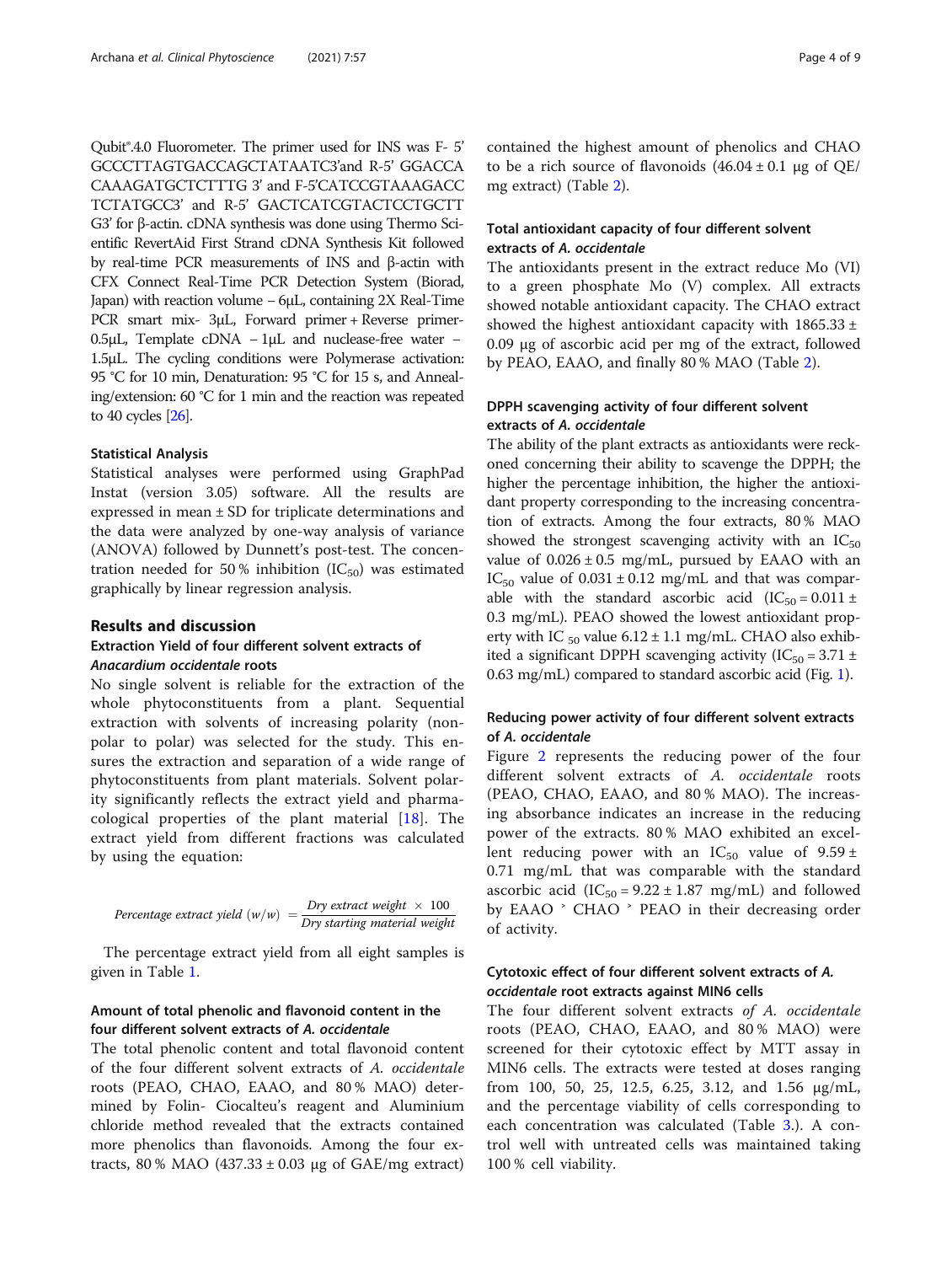<span id="page-4-0"></span>Table 1 The percentage yield of extracts of Anacardium occidentale roots

| <b>Species</b> | Part used | Extract yield (% w/w) |     |
|----------------|-----------|-----------------------|-----|
| A.occidentale  | Roots     | Petroleum ether       | 0.1 |
|                |           | Chloroform            | 0.2 |
|                |           | Ethyl acetate         | 0.4 |
|                |           | 80% Methanol          | 75  |
|                |           |                       |     |

## Effect of four different solvent extracts of A. occidentale root extracts on Insulin secretion in MIN6 cells

The hypoglycemic activity of PEAO, CHAO, EAAO and 80 % MAO were tested by their potential in stimulating insulin secretion from cells in the presence and absence of glucose; glucose being a key regulator for the secretion of insulin from β- cells. The cells treated with extracts at 12.5 µg/mL concentration (Non-toxic concentration as per MTT Assay) and checked for insulin secretion by indirect ELISA revealed that 80 % MAO to be a potent insulin secretagogue. Though the insulin levels were less in 80 % MAO treated cells compared to the control in the absence of glucose, the insulin levels were raised to an appreciated level in the same group in the presence of a high glucose concentration (27 mM). The standard drug glibenclamide exhibited a similar effect compared to the 80 % MAO fraction. Though 80 % MAO fraction and glibenclamide showed similar effects, comparatively higher insulin levels were observed in 80 % MAO fraction treated cells. The other fractions: PEAO, CHAO, and EAAO promoted insulin secretion to a better level than the control group in the absence and presence of glucose. But, in presence of high glucose concentration, the extracts showed a comparatively lesser amount of insulin correlated to the same treatment groups in the absence of glucose. Similarly, a decrease in insulin level was observed in the control group in presence of glucose than in its absence. This observation suggests hyperglycemia impairs the insulin secretory machinery of β-cells and that the extracts PEAO, CHAO, and EAAO could be ruled out as antidiabetic agents. (Fig. [3](#page-6-0)).

## Effect of 80 % methanolic fraction of A. occidentale roots on INS gene expression

The effect of 80% methanolic fraction of A. occidentale roots in stimulating glucose-dependent insulin secretion was quantitatively analyzed by Real-time PCR. The expression of the INS gene in effect to the standard drug Glibenclamide and 80 % MAO revealed that the 80 % methanolic fraction of A. occidentale roots up-regulated the gene to a greater extent than the control and Glibenclamide. The test group treated with glucose alone (27mM) exhibited down-regulation of the INS gene. (Fig. [4](#page-7-0)).

## **Discussion**

Glucose is the key regulator of insulin synthesis and secretion. However, exposure of β-cells to supraphysiological glucose concentration results in incessant stimulation of the cells leading to insulin store exhaustion and reduced insulin secretion, impaired insulin gene expression, generation of oxidative stress, and apoptosis of the cells [[27](#page-8-0)]. Thus, managing hyperglycemia has become an inevitable factor for the prevention of diabetes and its associated complications. Also, recovering the deteriorated β-cells and normalizing its function, and maintaining the gene expression even in the hyperglycemic environment offers a therapeutic means of preventing the onset of diabetes; where our study becomes substantial. In the present study, we have investigated the effect of petroleum ether, chloroform, ethyl acetate, and 80 % methanol extracts of A. occidentale roots to promote insulin secretion while protecting the β- cells and INS gene expression from hyperglycemia and associated oxidative stress. In this study, the MIN6 pancreatic β-cells when incubated in the absence and presence of a high concentration of glucose (27mM) and the four extracts of A. occidentale roots (PEAO, CHAO, EAAO, and 80 % MAO), 80% MAO at concentration 12.5 µg/mL was found to be a potent insulin secretagogue. In addition, 80 % MAO exhibited a significant level of insulin in presence of 27mM of glucose and was higher than that in Glibenclamide treated group. Thus, our data demonstrate that 80 % MAO could promote insulin secretion even under hyperglycemic conditions. The present study can be correlated to the in vitro study by Keller et al., in MIN6 pancreatic β-cells. The study reported that the saponins momordicine II and kuguaglycoside G from the traditional plant Momordica charantia at concentrations 10 and 25 µg/mL respectively stimulated insulin secretion under high concentrations of glucose (27mM) [[25\]](#page-8-0).

The Insulin gene (INS) almost exclusive to pancreatic cells encodes for the pancreatic hormone insulin that is secreted uniquely by the β-cells  $[28]$  $[28]$  $[28]$ . Insulin maintains glucose metabolism and blood glucose homeostasis by binding to specific insulin receptors expressed by the hepatic, muscle, and adipose cells through a cascade of biochemical reactions. A lack of production or abnormalities in the secretion or improper response of cells to insulin can lead to the pathogenesis of all types of diabetes and mainly type I Diabetes mellitus and type II Diabetes mellitus [[29](#page-8-0)]. *In vivo* study by Harmon et al., in type 2 diabetes models reported that persistent exposure of β-cells to high glucose levels would distress insulin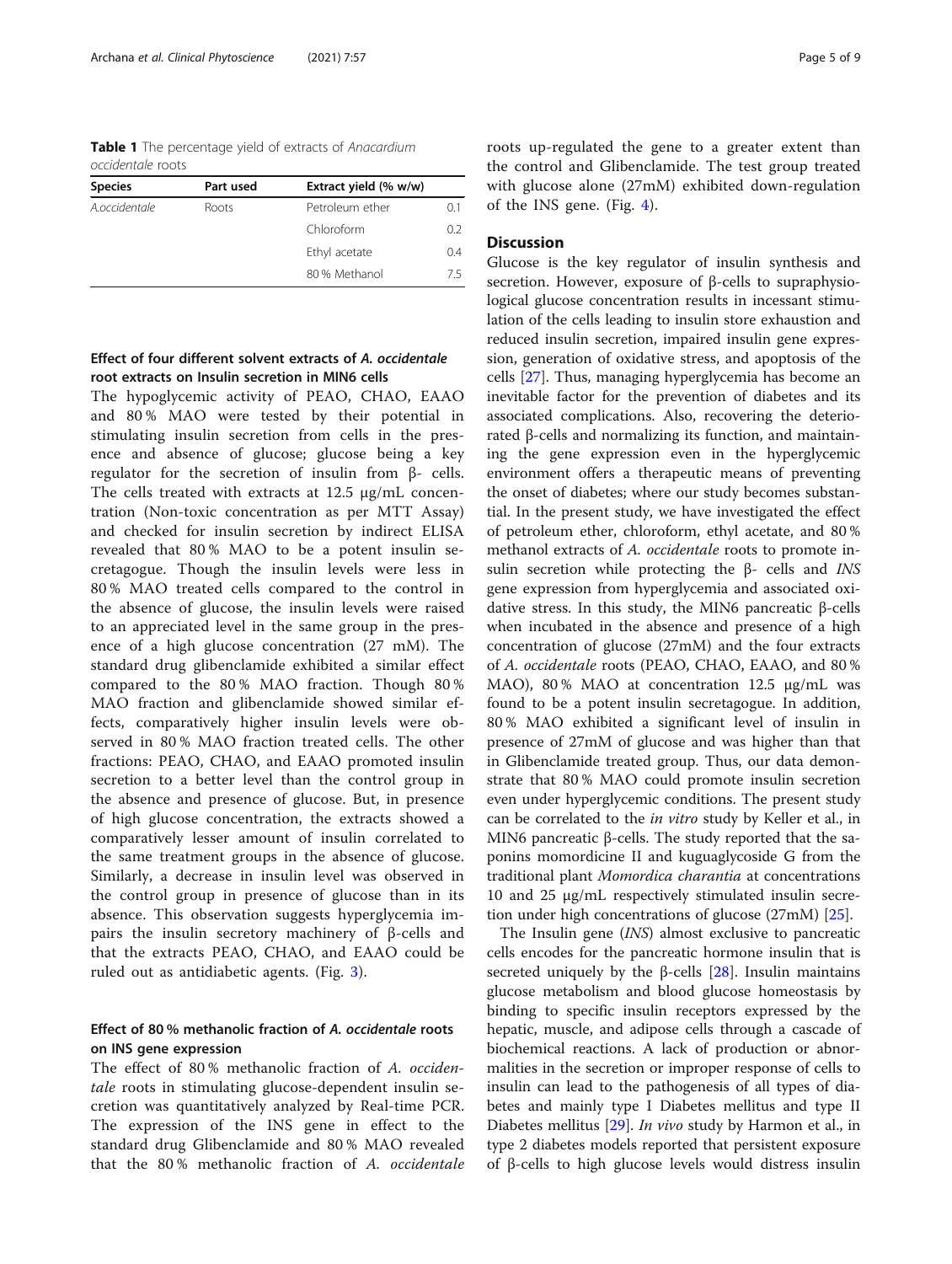| A. occidentale Extracts | TPC ( $\mu$ g of GAE/mg) | TFC ( $\mu$ g of QE/mg) | $TAC(\mu q \text{ of } AAE/mq)$ |
|-------------------------|--------------------------|-------------------------|---------------------------------|
| PEAO                    | $390.67 \pm 0.08$        | $13.96 + 0.07$          | $1315.33 + 0.2$                 |
| CHAO                    | $404 + 0.11$             | $46.04 + 0.10$          | $1865.33 + 0.09$                |
| EAAO                    | $407.33 + 0.16$          | $32.83 + 0.12$          | $552 \pm 0.23$                  |
| 80 % MAO                | $437.33 + 0.03$          | $21.51 + 0.09$          | $552 + 0.12$                    |

<span id="page-5-0"></span>Table 2 Amount of total phenolic and flavonoid contents and total antioxidant capacity of Petroleum ether, Chloroform, Ethyl acetate, and 80 % Methanolic Extracts of A. occidentale roots

TPC Total phenolic content, TFC Total flavonoid content, TAC Total antioxidant capacity, GAE Gallic acid equivalents, QE Quercetin equivalents, AAE Ascorbic acid equivalents; PEAO Petroleum ether extract of A. occidentale, CHAO Chloroform extract of A. occidentale, EAAO Ethyl acetate extract of A. occidentale, 80 % MAO 80 % Methanol extract of A. occidentale

\*Results are expressed as mean  $\pm$  SD (n = 3)

gene expression and thereby insulin secretion and therefore preventing hyperglycemia could preserve insulin and PDX-1 gene expression [[30](#page-8-0)]. From the Real-Time PCR analysis, a double fold up-regulation in the INS gene was observed in the cells treated with 80 % MAO compared to Glibenclamide. This reinforces the finding that 80 % MAO could stimulate insulin secretion both at its transcriptional and translational level while managing hyperglycemia. The downregulation of the gene in the test group treated with glucose alone (27mM), further confirms the finding of Harmon et al.

Earlier studies report that high glucose levels could induce β- cell apoptosis mainly because of oxidative stress [[31\]](#page-8-0) and thereby declined insulin content in the cell [[32\]](#page-8-0). A weak expression of antioxidant enzymes is exhibited by the pancreatic islets, which makes them more susceptible to oxidative stress  $[1, 4]$  $[1, 4]$  $[1, 4]$ . The continuous exposure of cells to oxidative stress results in the

generation of ROS in mitochondria and also in the formation of intracellular glycation end products that glycate the antioxidants making the β-cells further deprived of antioxidative enzymes  $[10]$  $[10]$ . Also, it is the single hyperglycemia that causes the overproduction of superoxides by the mitochondrial electron transport chain and ends up in diabetes-specific microvascular disease, a prime cause for retinopathy, nephropathy, neuropathy, and myocardial infarction [\[10](#page-7-0)]. 80 % MAO protects the β-cells from hyperglycemia-induced oxidative stress which in turn helped normalize the insulin secretory machinery of the cells. This observation is strengthened by the significant free radical scavenging (IC<sub>50</sub> =  $0.026 \pm$ 0.5 mg/mL) and the reducing power  $(IC_{50} = 9.59 \pm 1)$ 0.71 mg/mL) of the extract. Besides, 80 % MAO exhibited an appreciated amount of phenolic and flavonoid content as well as total antioxidant capacity compared to PEAO, CHAO, and EAAO, which further strengthens its





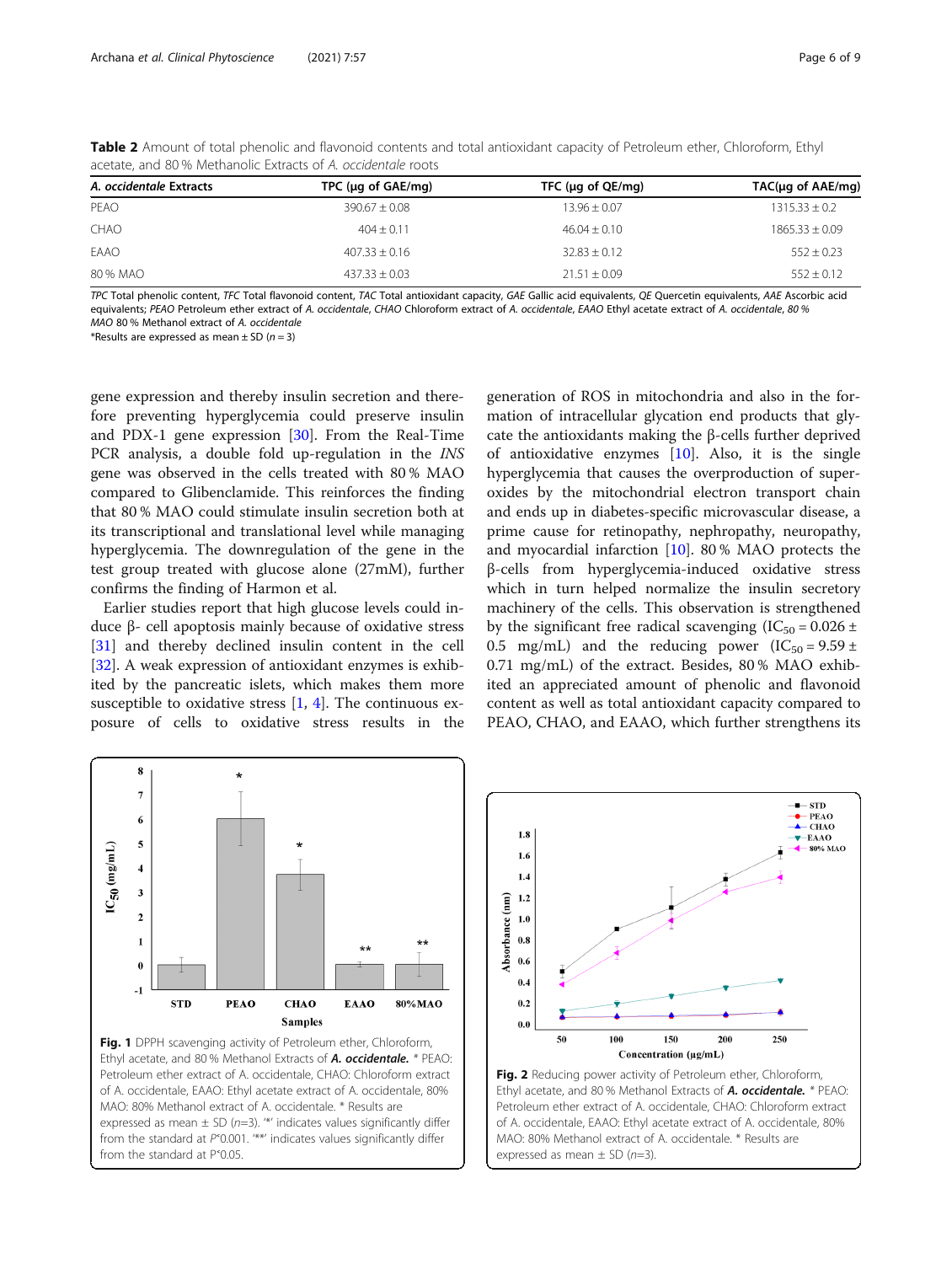| Concentration<br>$(\mu g/mL)$ | Cell Viability (%) |                    |                    |                    |  |  |  |
|-------------------------------|--------------------|--------------------|--------------------|--------------------|--|--|--|
|                               | <b>PEAO</b>        | <b>CHAO</b>        | <b>EAAO</b>        | 80 % MAO           |  |  |  |
| 100                           | $83.94 \pm 0.006*$ | $82.89 \pm 0.004*$ | $88.24 \pm 0.001*$ | $81.90 \pm 0.006*$ |  |  |  |
| 50                            | $86.92 + 0.004*$   | $87.44 + 0.005*$   | $92.49 + 0.007*$   | $83.00 + 0.001*$   |  |  |  |
| 25                            | $90.86 \pm 0.005*$ | $90.41 \pm 0.002*$ | $96.06 + 0.008*$   | $87.83 + 0.004*$   |  |  |  |
| 12.5                          | $95.45 + 0.005*$   | $92.35 + 0.006*$   | $99.29 + 0.004*$   | $90.05 + 0.008*$   |  |  |  |
| 6.25                          | $98.31 + 0.005*$   | $95.83 \pm 0.008*$ | 100                | $92.23 + 0.003*$   |  |  |  |
| 3.12                          | $99.49 + 0.003*$   | $97.68 + 0.003*$   | 100                | $97.24 + 0.004*$   |  |  |  |
| .56                           | 100                | $99.29 + 0.002*$   | 100                | $99.15 + 0.003*$   |  |  |  |

<span id="page-6-0"></span>Table 3 Percentage Cell Viability of Petroleum ether, Chloroform, Ethyl acetate, and 80% Methanolic Extracts of A. occidentale roots against MIN6 cells

PEAO Petroleum ether extract of A. occidentale, CHAO Chloroform extract of A. occidentale, EAAO Ethyl acetate extract of A. occidentale, 80% MAO 80% Methanol extract of A. occidentale

\*Results are expressed as mean  $\pm$  SD (n = 3). P<sup><</sup>0.05 vs. control

antioxidant efficacy. The phenolic and flavonoid compounds are known for their antioxidant property; they are used as anti-oxidative agents. The hydroxyl group in phenolics acts as a free radical scavenger and thus, a positive relationship between total phenolics and the antioxidant property is observed in plant species [\[33](#page-8-0)]. Kaemferol, a flavonol at 10 µM concentration protected pancreatic β-cells from apoptosis and promoted better cell viability and function under chronic hyperglycemic function [[34\]](#page-8-0). The antioxidant property of A.occidentale is attributed to its polyphenol content. The ultrasonic extraction of cashew leaves yielded antioxidative phenolics. An increase in the total phenolic content (579.55 mg GAE/g) of the extract increased its reducing power  $(10.28 \pm 0.21$ mmol TE/g) and free radical

scavenging  $(12.14 \pm 0.01$  mmol TE/g) properties and thus, the extract exhibited a protective effect towards DNA damage by peroxyl radical [\[35](#page-8-0)]. This result is consistent with our findings on the phenolic content and antioxidant properties of 80 % MAO.

## Conclusions

The antidiabetic efficacy of the four sequentially solvent-extracted fractions Petroleum ether (PEAO), Chloroform (CHAO), Ethyl acetate (EAAO), and 80 % Methanol (80 % MAO) of Anacardium occidentale roots evaluated at concentration 12.5 µg/mL in MIN6 pancreatic β- cell lines revealed 80 % MAO to exhibit potent antidiabetic activity by promoting insulin secretion both at its transcriptional and translation

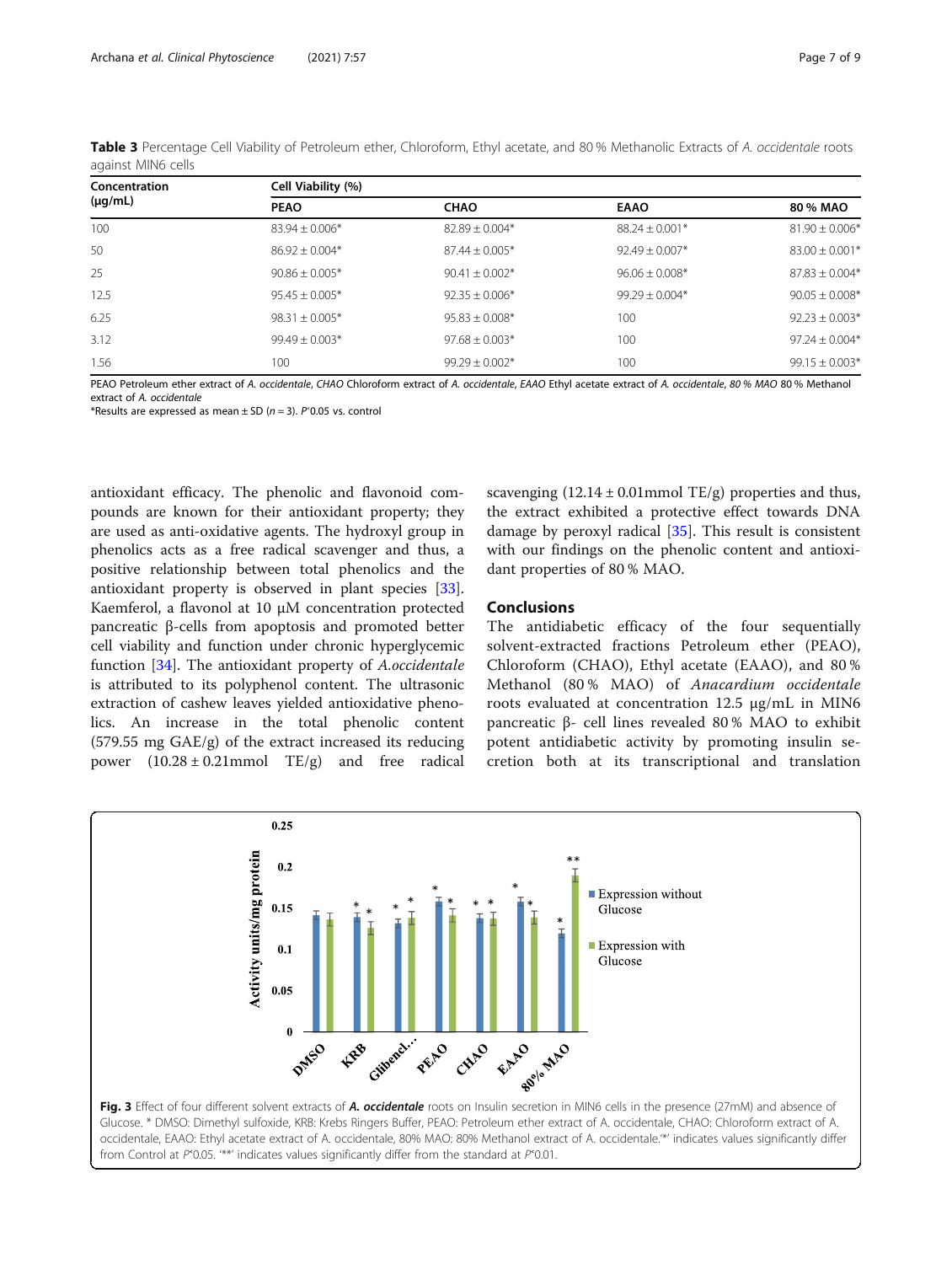<span id="page-7-0"></span>

level. The potent antioxidant activity, as well as the ability of the fraction to promote insulin synthesis and secretion even at a higher level of glucose (27 mM), indicates the capacity of the extract to protect the β-cells from oxidative stress. The 80 % methanolic extract of A. *occidentale* roots thus, offers a promising lead drug candidate in developing an antidiabetic drug that even could attend to complications associated with diabetes. Above mentioned properties have to be studied further by identifying the active principles of A. occidentale root extracts and in vivo effects. The prospect of the present study is identifying drug leads for better management of diabetes from the A. occidentale root extracts.

#### Abbreviations

PEAO: Petroleum ether fraction of Anacardium occidentale roots; CHAO: Chloroform fraction of Anacardium occidentale roots; EAAO: Ethyl acetate fraction of Anacardium occidentale roots; 80 % MAO: 80 % methanol fraction of Anacardium occidentale roots; INS: Insulin gene

#### Acknowledgements

We acknowledge Kannur University for the support.

#### Authors' contributions

Archana T. M. executed the experimental part, analyzed the data, and drafted the manuscript. Dr. Sudheesh S. guided the study by designing and coordinating the work. Soumya K. and Jesna James helped in drafting the manuscript. All authors read and approved the final manuscript.

#### Funding

The author (Archana T.M. and Dr. Sudheesh S., Mentor) hereby thankfully acknowledge Kerala State Council for Science, Technology, and Environment (KSCSTE-WSD) (Reference Number- No. 57/WSD-BLP/2018) for the financial support.

#### Availability of data and materials

All data generated or analyzed during the present study are available from the corresponding author on reasonable request.

#### **Declarations**

All the authors have read and approved the manuscript and agree with its submission to the journal. This manuscript has not been published elsewhere and is not under consideration by any other journal.

Ethics approval and consent to participate NA.

#### Consent for publication

NA.

#### Competing interests

The authors declare that they have no competing interests.

Received: 7 January 2021 Accepted: 10 June 2021 Published online: 24 June 2021

#### References

- 1. Robertson PR, Harmon J, Tran OP, Tanaka Y, Takahashi H. Glucose toxicity in β-cell: Type 2 Diabetes, good radicals gone bad, and the glutathione connection. Diabetes. 2003;52:581–7. doi:[https://doi.org/10.2337/diabetes.](https://doi.org/10.2337/diabetes.52.3.581) [52.3.581.](https://doi.org/10.2337/diabetes.52.3.581)
- 2. Brownlee M. Biology of diabetic complications. 2001;414(12):813–20.
- 3. Fridlyand LE, Philipson LH. Does the glucose-dependent insulin secretion mechanism itself cause oxidative stress in pancreatic beta-cells? Diabetes. 2004;53(8):1942–8. doi:[https://doi.org/10.2337/diabetes.53.8.1942.](https://doi.org/10.2337/diabetes.53.8.1942)
- 4. Kawahito S, Kitahata H, Oshita S. Problems associated with glucose toxicity: role of hyperglycemia-induced oxidative stress. World J Gastroenterol. 2009; 15(33):4137–42. doi:<https://doi.org/10.3748/wjg.15.4137>.
- 5. Vijayakumar A, Kalaichelvan PT. Antioxidant And Antimicrobial Activity Using Different Extracts Of Anacardium Occidentale L. IJABPT. ISSN 0976–4. 2011; (3):436–43.
- Jahan N, Parvin MS, Das N, Islam MS, Islam ME. Studies on the antioxidant activity of ethanol extract and its fractions from Pterygota alata leaves. J Acute Med. 2014;4(3):103–8. Available from: [https://doi.org/10.1016/j.jacme.2](https://doi.org/10.1016/j.jacme.2014.05.001) [014.05.001](https://doi.org/10.1016/j.jacme.2014.05.001).
- 7. Sulaimon LA, Anise EO, Obuotor EM, Samuel TA, Moshood AI, Olajide M, Fatoke T. In vitro antidiabetic potentials, antioxidant activities and phytochemical profile of african black pepper (Piper guineense). Clinical Phytoscience. 2020;6(1):1–3.
- 8. Taylor JL, Rabe T, McGaw LJ, Jäger AK, Van Staden J. Towards the scientific validation of traditional medicinal plants. Plant Growth Regul. 2001;34(1):23–37.
- 9. Jaiswal YS, Tatke PA, Gabhe SY, Vaidya AB. Antidiabetic activity of extracts of Anacardium occidentale Linn. leaves on n -streptozotocin-diabetic rats. J Tradit Chinese Med Sci. 2016. [https://doi.org/10.1016/j.jtcme.2016.11.007.](https://doi.org/10.1016/j.jtcme.2016.11.007)
- 10. Iyare GI, Omorodion NT, Erameh TO, et al. The effects of Anacardium occidentale leave extract on histology of selected organs of Wistar rats. MOJ Biol Med. 2017;2(2):216–21. DOI:[https://doi.org/10.15406/mojbm.2017.02.](https://doi.org/10.15406/mojbm.2017.02.00046) [00046.](https://doi.org/10.15406/mojbm.2017.02.00046)
- 11. Andr N, Bacchi EM. Antiulcerogenic effect and acute toxicity of a hydroethanolic extract from the cashew (Anacardium occidentale L.) leaves. J Ethnopharmacol. 2007. [https://doi.org/10.1016/j.jep.2007.03.003.](https://doi.org/10.1016/j.jep.2007.03.003)
- 12. Priscilla D, Ferreira I, Kelle L, Ferreira A, Vale V, Ferreira M, Adriana G, Gontijo B, Pereira-junior MA Chemical characterization and pharmacological assessment of polysaccharide free, standardized cashew gum extract (Anacardium occidentale L.). J. Ethnopharmacol. 2018; [https://doi.org/10.101](https://doi.org/10.1016/j.jep.2017.11.021) [6/j.jep.2017.11.021](https://doi.org/10.1016/j.jep.2017.11.021).
- 13. Bown D. (1995). Encyclopedia of Herbs and their Uses. Dorling Kindersley, London. ISBN 0-7513-020-31.
- 14. PDR for Herbal Medicines. (2007). PDR (Physicians' Desk Reference) Staff Fourth Edition. Thomson. 1563636786.
- 15. Sunday O, Oyedemi BO, Oyedemi II, Ijeh PE, Ohanyerem RM, Coopoosamy, Olayinka A, Aiyegoro. Alpha-amylase inhibition and antioxidative capacity of some antidiabetic plants used by the traditional healers in Southeastern Nigeria. The Scientific World Journal. 2017. [https://doi.org/10.1155/2017/3](https://doi.org/10.1155/2017/3592491) [592491](https://doi.org/10.1155/2017/3592491).
- 16. Ukwenya VO, Ashaolu JO, Adeyemi AO, Akinola OA, Caxton-Martins EA. Antihyperglycemic activities of methanolic leaf extract of Anacardium occidentale (Linn.) on the pancreas of streptozotocin-induced diabetic rats. 2012;6:169–74.